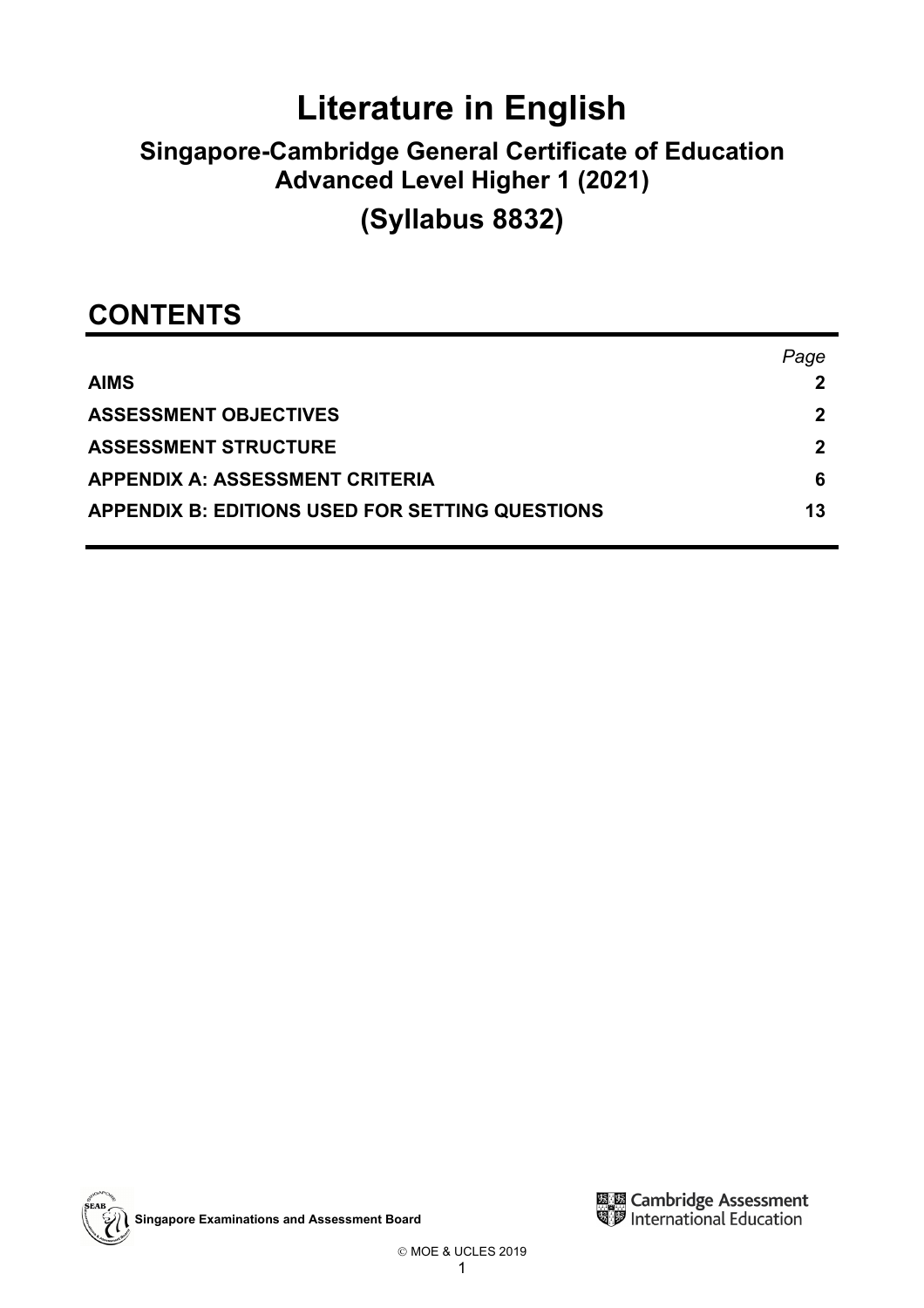### **AIMS**

To develop in students:

- 1. the ability to critically analyse and evaluate literary texts
- 2. the ability to appreciate and make informed personal responses to literary texts
- 3. the ability to communicate ideas effectively and persuasively
- 4. the ability to negotiate complexities and ambiguities, being aware of diverse perspectives
- 5. an awareness of the relationship between texts and their cultural contexts
- 6. the ability to read texts independently
- 7. a love for reading literature.

### **ASSESSMENT OBJECTIVES**

Candidates should be able to:

- 1. make informed personal and critical responses to the texts and account for their responses
- 2. demonstrate how the literary context of the text informs their understanding of the text
- 3. critically analyse and evaluate ways in which writers' choices of form, structure and language shape meanings
- 4. clearly communicate the knowledge, understanding and insights appropriate to literary study.

## **ASSESSMENT STRUCTURE**

One compulsory written examination of 3 hrs duration will be set.

#### **ASSESSMENT MODE**

The Examination is open book: candidates will be allowed to bring copies of their set texts into the examination room.

(a) Materials that can be taken into the examination room

Only original texts (original published editions) should be taken into the examination room. Nothing else, including critical works or study notes of any kind, should be taken into the examination room. The use of dictionaries is not permitted.

(b) Underlining and highlighting of texts

Only underlining, highlighting or the use of vertical lines in the margins is permitted. Nothing else should be written in the texts. Separate pieces of paper such as post-its and tape flags are not allowed.

(c) Folding and flagging of pages

Any kind of folding or flagging of pages in texts (e.g. use of post-its, tape flags or paper clips) is not permitted.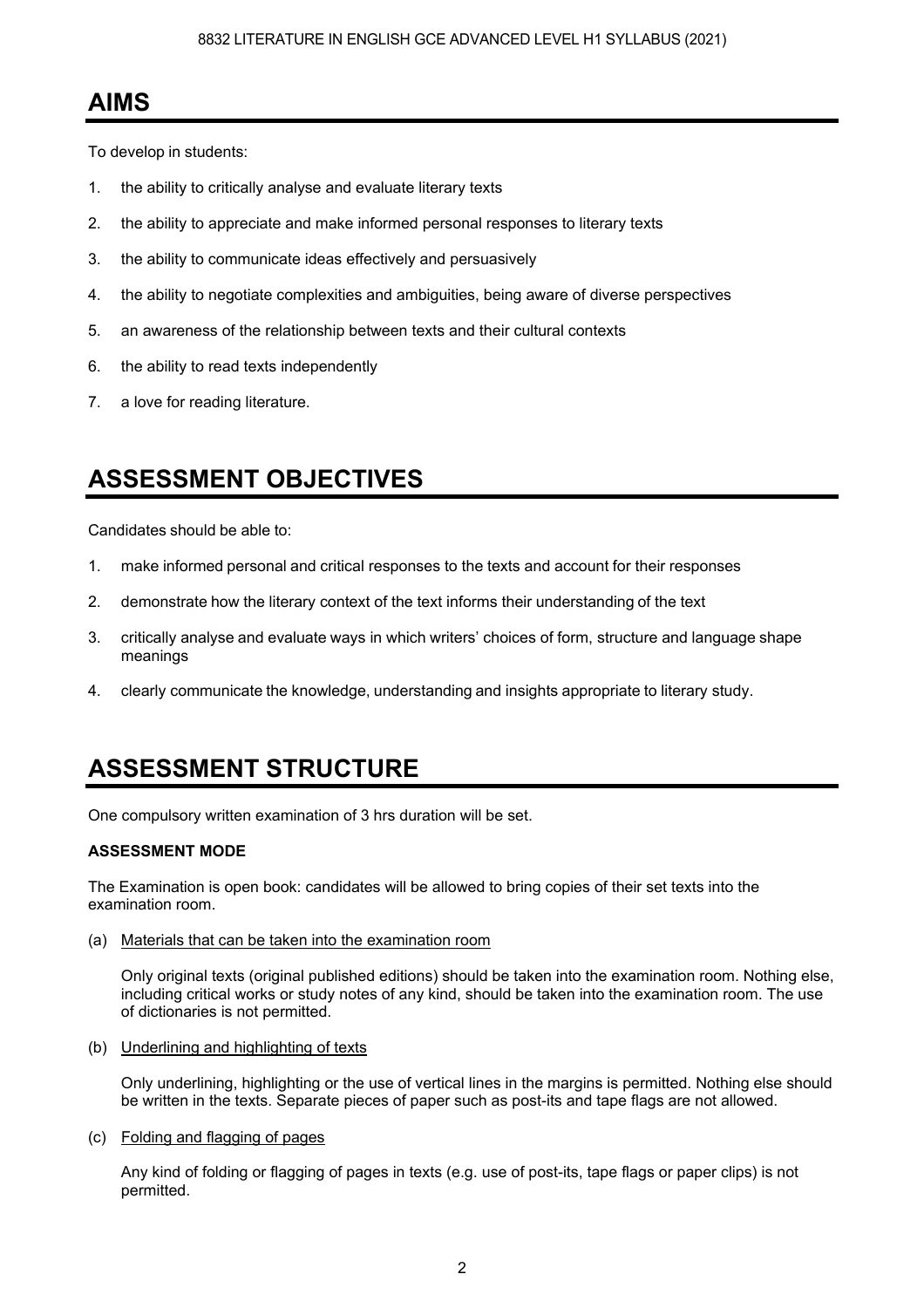#### **QUESTION TYPES AND SPECIFICATIONS**

The questions in the examination focus on two areas of skill – Response and Analysis.

#### **(i) Response**

This is the candidate's ability to respond to either an unseen text extract, or a passage from a set text. In doing so, candidates demonstrate the ability to analyse both the formal and stylistic features of the extract (Assessment Objectives **i** and **iii**). This skill is assessed in Sections A, B and C of the examination paper.

#### **(ii) Analysis**

This is the candidate's ability to write a critical analysis of the set texts they have studied. In doing so, candidates will demonstrate an ability to make an informed personal and critical response to the text as a whole (Assessment Objectives **i**, **ii** and **iii**). This skill is primarily assessed in Sections B and C of the examination paper.

All of these types of questions will also require the candidate to organise and present information, ideas and arguments clearly and effectively (Assessment Objective **iv**). Their grammar, punctuation, and spelling will also be taken into account.

#### **PAPER 1: READING LITERATURE (3 hours)**

Paper 1 is designed to give students broad exposure to literary study. The texts set will be texts of recognised importance and significance. Candidates will answer one question from each of the three Sections. All questions hold equal weight in the computing of marks for the paper (i.e. 33⅓% each).

#### **Section A: Poetry**

**Two** questions will be set, primarily focusing on response skills (see 'Question Types and Specifications'). Each question will require the candidate to respond to an unseen poem. At least one of the questions will feature a Singaporean poem. The candidate will answer **one** question.

#### **Section B: Prose**

In this section, the student will study **one** of the following prose texts:

Mary Shelley: *Frankenstein* (1831 text) F Scott Fitzgerald: *The Great Gatsby* Jane Austen: *Pride and Prejudice*  Kazuo Ishiguro: *An Artist of the Floating World* 

**Two** questions will be set for each text, primarily focusing on analysis skills (see 'Question Types and Specifications'). One question will be an essay question, the other will be a passage-based question. The candidate will answer **one** question on one text.

#### **Section C: Drama**

In this section, the student will study **one** of the following drama texts:

William Shakespeare: *Measure for Measure* George Bernard Shaw: *Saint Joan* Arthur Miller: *Playing for Time* (stage play version) Timberlake Wertenbaker: *Our Country's Good*

**Two** questions will be set for each text, primarily focusing on analysis skills (see 'Question Types and Specifications'). One question will be an essay question, the other will be a passage-based question. The candidate will answer **one** question on one text.

All texts are also set for 2022 and 2023.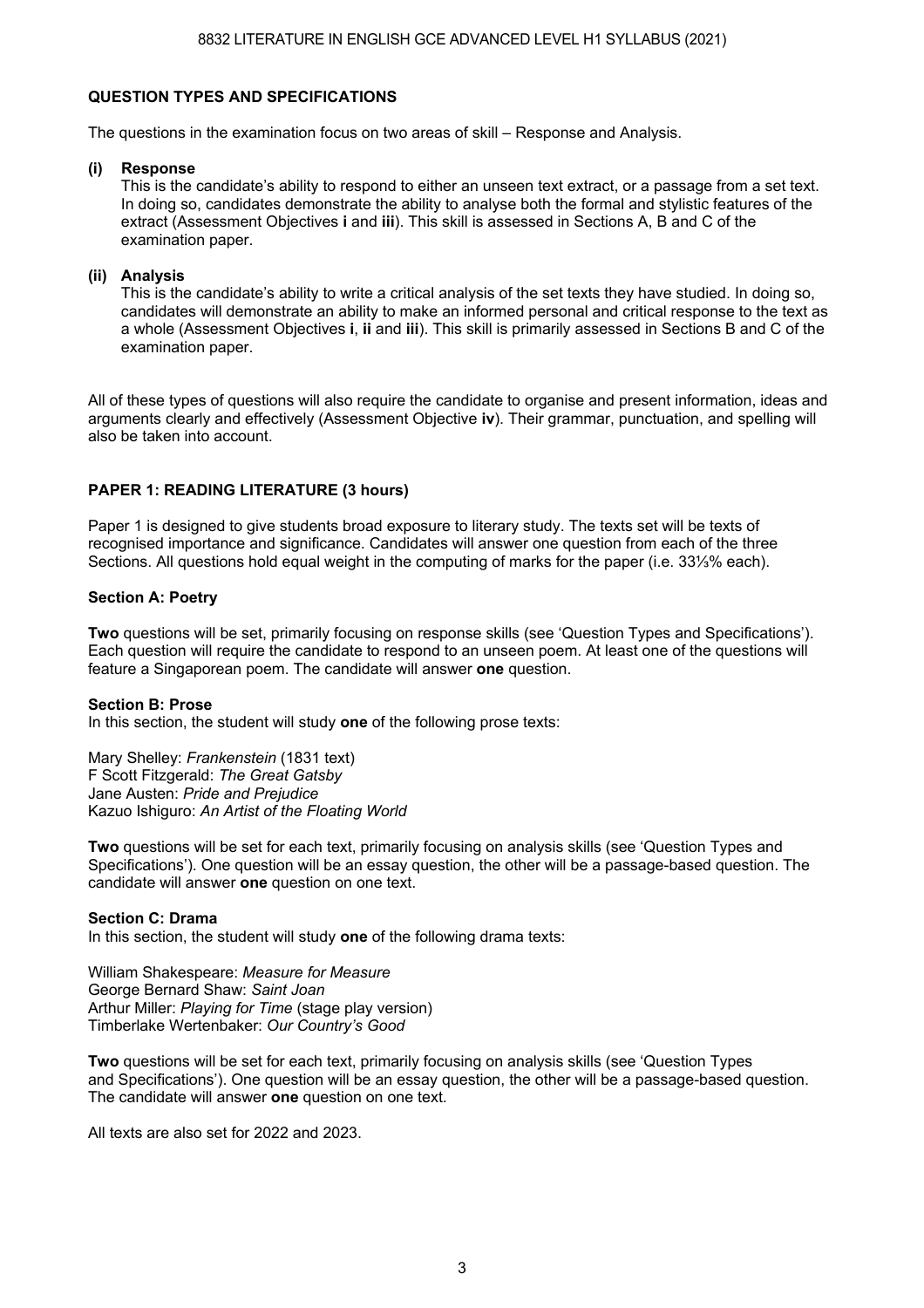### **AREAS OF STUDY**

The study of Literature at H1 level should be seen as a process of critically examining texts. In addition to the study of inherent stylistic features of texts, students should also explore the specific contexts that led to the production of these texts, as well as how readers and audiences relate to the texts. Students should engage with texts at various cognitive and affective levels. As the study of Literature covers multiple aspects which may not always be easily demarcated, the following areas of study are broad indications of the ground that could be covered in the course of teaching Literature.

#### **(i) Literary Features**

These include:

- The definition of a genre, the individual form of the text and its stylistic features.
- Study of how these features are used by authors, and to what effect, in the various texts, seen and unseen, that the students encounter.

#### **(ii) Text and Context**

- An appreciation of how the texts studied relate to the contexts in which they were created, including social, cultural and historical contexts.
- Exploration of the ideologies and assumptions in the texts. A more informed interrogation of the text can be made when students are aware of the events and ideas that predominated during the period in which these texts were created.
- How texts relate to movements in artistic creation at a particular point in time. The study of literary forms is relevant here. For example, it is useful for students reading a sonnet written by a Romantic poet to have an understanding of the general features of the Romantic movement as well as knowledge of how the sonnet form has developed in Literature in English up to that point.

#### **(iii) Language Use**

- Proficiency in the use of the English language in both a functional and literary sense.
- Study of language use at the grammatical, lexical and structural levels.
- Examination of elements of style, such as register, figurative language, rhythm and language patterns.
- Understanding of the effects of the use of language to create meaning by writers from the word level right through to discourse levels.

#### **SPECTRUM OF SKILLS**

Candidates should be equipped with the following skills:

- (i) An ability to make informed personal and critical responses to the texts and account for their responses.
- (ii) An ability to understand and comment on the ways in which the historical and cultural backgrounds of text and author inform the meaning of the text.
- (iii) An ability to analyse and evaluate critically the ways in which writers' choices of form, structure and language shape meanings.
- (iv) An ability to communicate clearly knowledge, understanding and insights appropriate to literary study.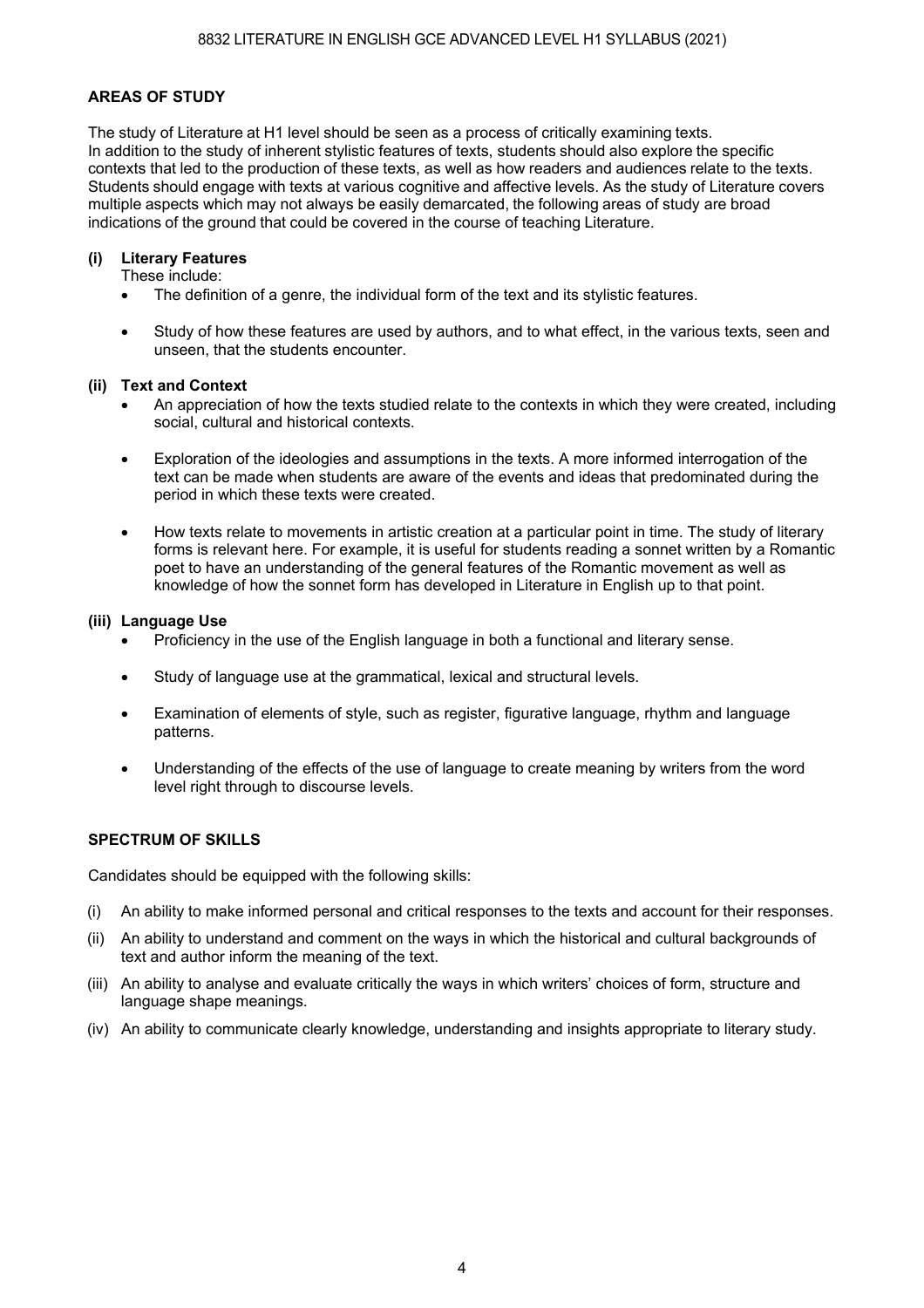| <b>Skills</b> |                                                                                                                                  | <b>Examples</b>                                                                                                                                                                                                                                                                                                                                                                                                                                                                                                                                                                                                                                                                                                                      |  |  |
|---------------|----------------------------------------------------------------------------------------------------------------------------------|--------------------------------------------------------------------------------------------------------------------------------------------------------------------------------------------------------------------------------------------------------------------------------------------------------------------------------------------------------------------------------------------------------------------------------------------------------------------------------------------------------------------------------------------------------------------------------------------------------------------------------------------------------------------------------------------------------------------------------------|--|--|
| (i)           | Make informed<br>personal and critical<br>responses to the<br>texts and account<br>for their responses.                          | Develop an informed personal response<br>$\bullet$<br>Make connections between their own ideas and experiences and those in<br>$\bullet$<br>the text<br>Reflect critically on the development of their own informed response<br>$\bullet$<br>Comment on the ways in which both content and form shape the reader's<br>$\bullet$<br>response<br>Demonstrate knowledge of ways in which a text invites the reader to<br>respond                                                                                                                                                                                                                                                                                                        |  |  |
| (ii)          | Demonstrate how<br>the literary context<br>of the text informs<br>their understanding<br>of the text.                            | Demonstrate knowledge of some key social, cultural and historical<br>$\bullet$<br>influences in the creation of texts<br>Comment on ways in which characters, viewpoints, and situations convey<br>$\bullet$<br>the social conventions, beliefs and attitudes of individuals and groups in a<br>particular society<br>Identify and interpret the ideas, viewpoints and values expressed in a text<br>$\bullet$<br>Understand literary influences and traditions and the notion of reader, text<br>$\bullet$<br>and author                                                                                                                                                                                                            |  |  |
| (iii)         | Critically analyse<br>and evaluate ways<br>in which writers'<br>choices of form.<br>structure and<br>language shape<br>meanings. | Understand the elements of literary genres<br>$\bullet$<br>Analyse literary form including structure, setting, character, conflict, plot,<br>$\bullet$<br>methods of characterization, themes<br>Analyse stylistic devices including voice, persona, symbolism, irony,<br>$\bullet$<br>mood and tone<br>Analyse the use of language including register, diction, tone, imagery,<br>$\bullet$<br>rhythm in a text<br>Recognise imaginative or dramatic techniques for creating effects<br>$\bullet$<br>Present a sustained interpretation supported by appropriate and detailed<br>$\bullet$<br>references to the text(s)<br>Present an evaluative/critical comparison and make connections between<br>$\bullet$<br>two or more texts |  |  |
| (iv)          | Clearly<br>communicate the<br>knowledge,<br>understanding and<br>insights appropriate<br>to literary study.                      | Demonstrate an ability to write effective literary essays to convey their<br>$\bullet$<br>knowledge and understanding of, and insight into the texts<br>Show an ability to use appropriate literary terms in their responses<br>$\bullet$<br>Present a clear and coherent argument in support of their ideas.<br>$\bullet$                                                                                                                                                                                                                                                                                                                                                                                                           |  |  |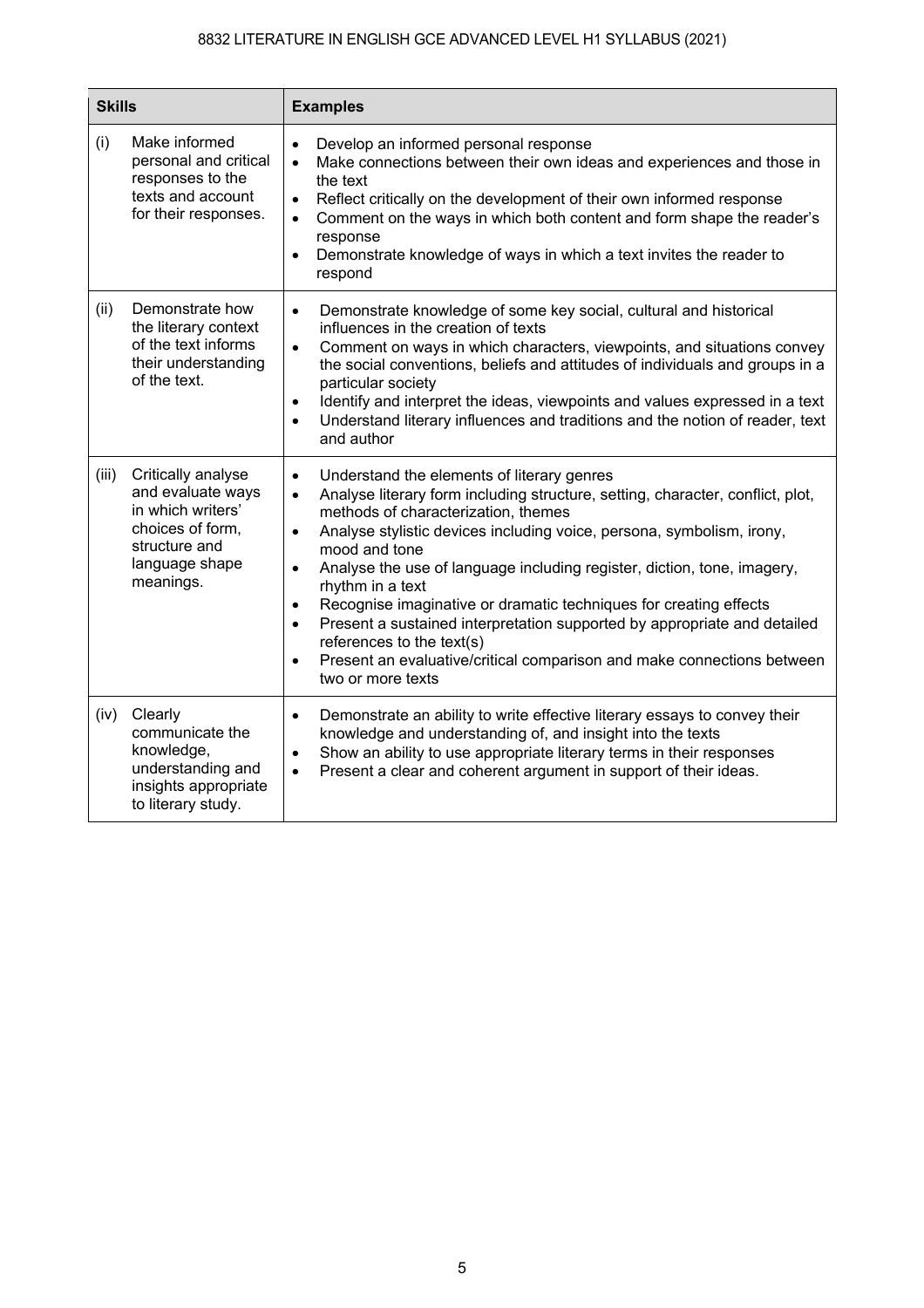## **APPENDIX A: ASSESSMENT CRITERIA**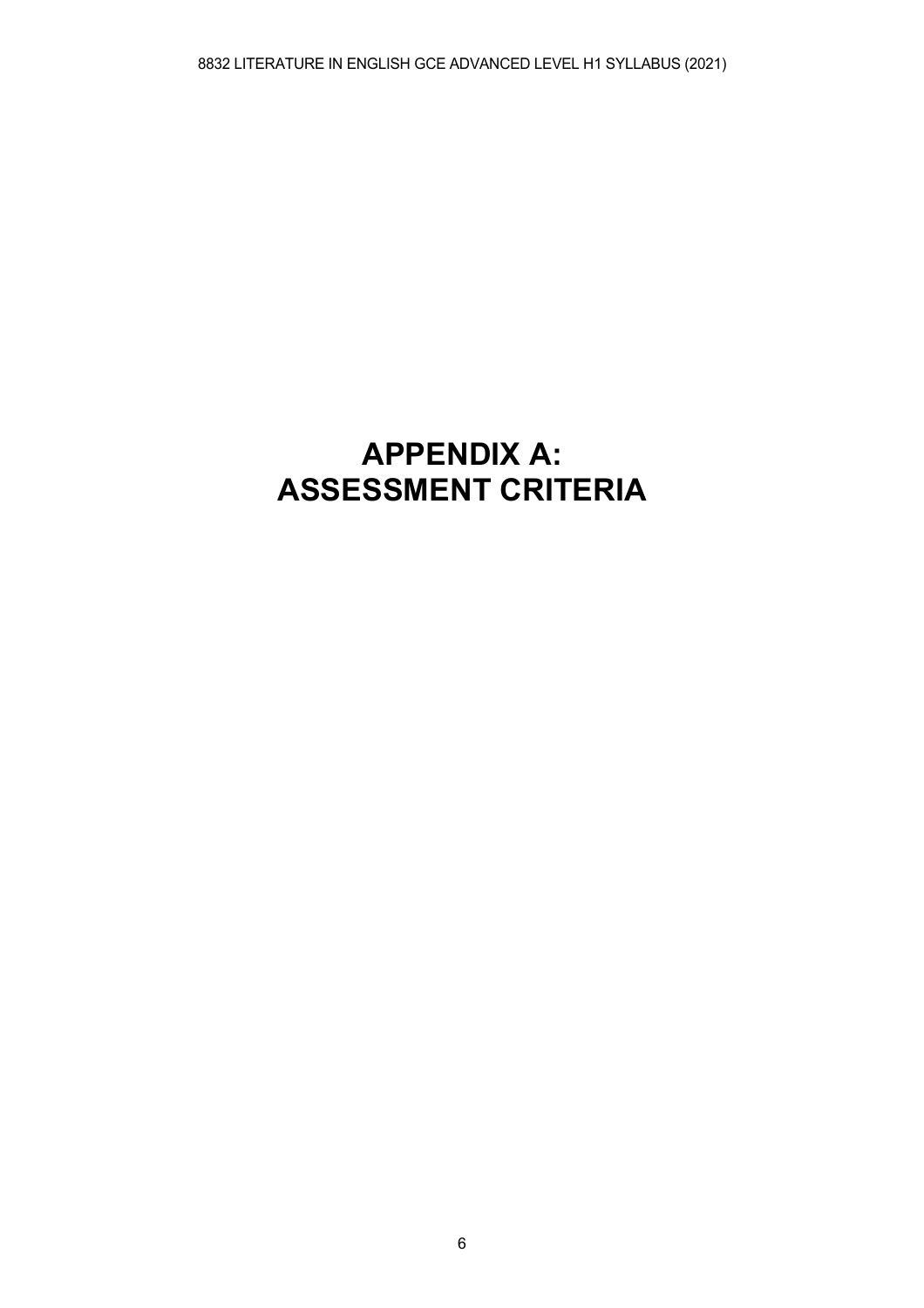### **Section A Band Descriptors**

#### **Notes on Implementation of Band Descriptors**

The descriptors are intended as a guide to the likely characteristics of work in a particular mark band. It is not expected that all the listed characteristics will be present or that they will exist in equal proportions. It is essential that examiners exercise flexibility in mapping the descriptors to the work they are assessing.

Examiners' approach to the assessment of work should always be positive, based on what the candidate has written and never on what she/he has not written. In other words, work should not be penalised for failure to make points or adopt critical approaches and styles predetermined by examiners. However, where a candidate's execution of his/her chosen approach involves significant errors or omissions, these will be noted and will legitimately influence the mark awarded.

The descriptors do not list every possible literary feature that may be identified by candidates, but candidates will be rewarded for detailed comment on language, form and style such as: structure, genre, diction, syntactical devices, register, imagery, tone, rhythm, rhyme, linguistic patterns and dramatic qualities.

#### **22–25**

Very good work, showing discrimination and sometimes originality, in making an informed personal and critical response to the poem

Engages with the poem through detailed close analysis

Analyses with skill and discrimination ways in which writers' uses of poetic form, structure and language create the meanings of the poem

Evaluates the effects of the writers' use of form, style and language with a mature judgement and clear focus on the question and key issues

Develops a seamless, coherent response to the question

Uses quotation, paraphrase and critical terminology appositely and economically

Work in this band responds sensitively, perceptively and personally to the poem; it is often subtle, concise and sophisticated, with a style that is fluent and gives economic expression to complex ideas; at the upper end this work may be elegant and allusive

#### **18–21**

Proficient work, making an informed personal and critical response to the poem

Engages with the poem through close analysis

Analyses with skill ways in which writers' uses of poetic form, structure and language create the meanings of the poem

Evaluates the effects of the writers' use of form and style and language with constant reference to the question

Develops a coherent response to the question

Uses quotation, paraphrase and some critical terminology appositely

Uses a style that is always clear, mostly fluent, capable of giving accurate expression to complex ideas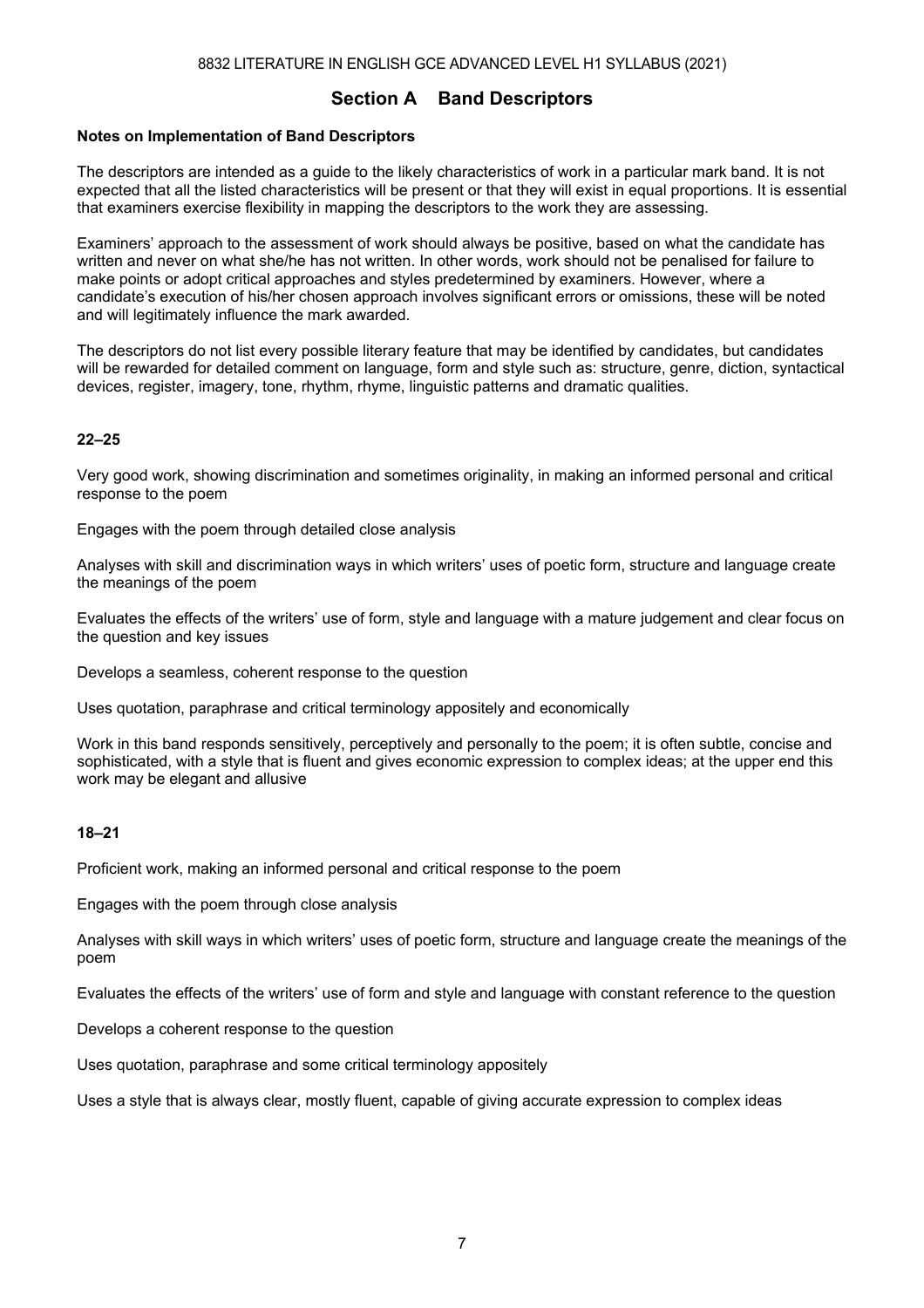#### **14–17**

Competent work, making an informed critical response to the poem with some personal response

Makes a close analysis of the poem, at times simply following line by line

Analyses ways in which writers' uses of poetic form, structure and language create the meanings of the poem

Evaluates the effects of the writers' use of form and style and language

Develops a structured response to the question

Uses quotation, paraphrase and some critical terminology accurately and mostly appositely

Uses an effective style that is able to communicate clearly knowledge and understanding of the poem and the issues raised by poem and question, with only occasional lapses

#### **10–13**

Satisfactory work, making a response to the poem that shows sound knowledge and some personal response

Analyses the poem in a line-by-line fashion

Makes some analysis of ways in which writers' uses of form, style and language create the meanings of the poem

Responds mainly in terms of narration of the main features of the poems – with some attempt at evaluation of the effects of the writers' use of form, style and language – possibly with some misunderstanding

Responds to the question set most of the time though with some digression; assembles relevant points into a simply structured response

Makes use of quotation and paraphrase and may use some critical terminology, with some misunderstanding

Uses a basic style that is able to communicate knowledge and understanding of the poem and the issues raised by poem and question, with only occasional obscurity

#### **6–9**

Uneven work, making a response to the poem that shows some understanding

Makes appropriate references to writers' uses of poetic form, structure and language with some analysis of the ways in which they create the meanings of the poem

Makes some attempt at evaluation of the effects of the writers' use of form, style and language – possibly with some misunderstanding

Responds to the question set at first, but tends to digress

Assembles points rather than analyses, tending to list points and make general assertions

Makes some use of paraphrase or quotation; limited reference to critical terminology

Uses a simple style or possibly an over-complex style that succeeds most of the time in communicating knowledge and understanding of the poem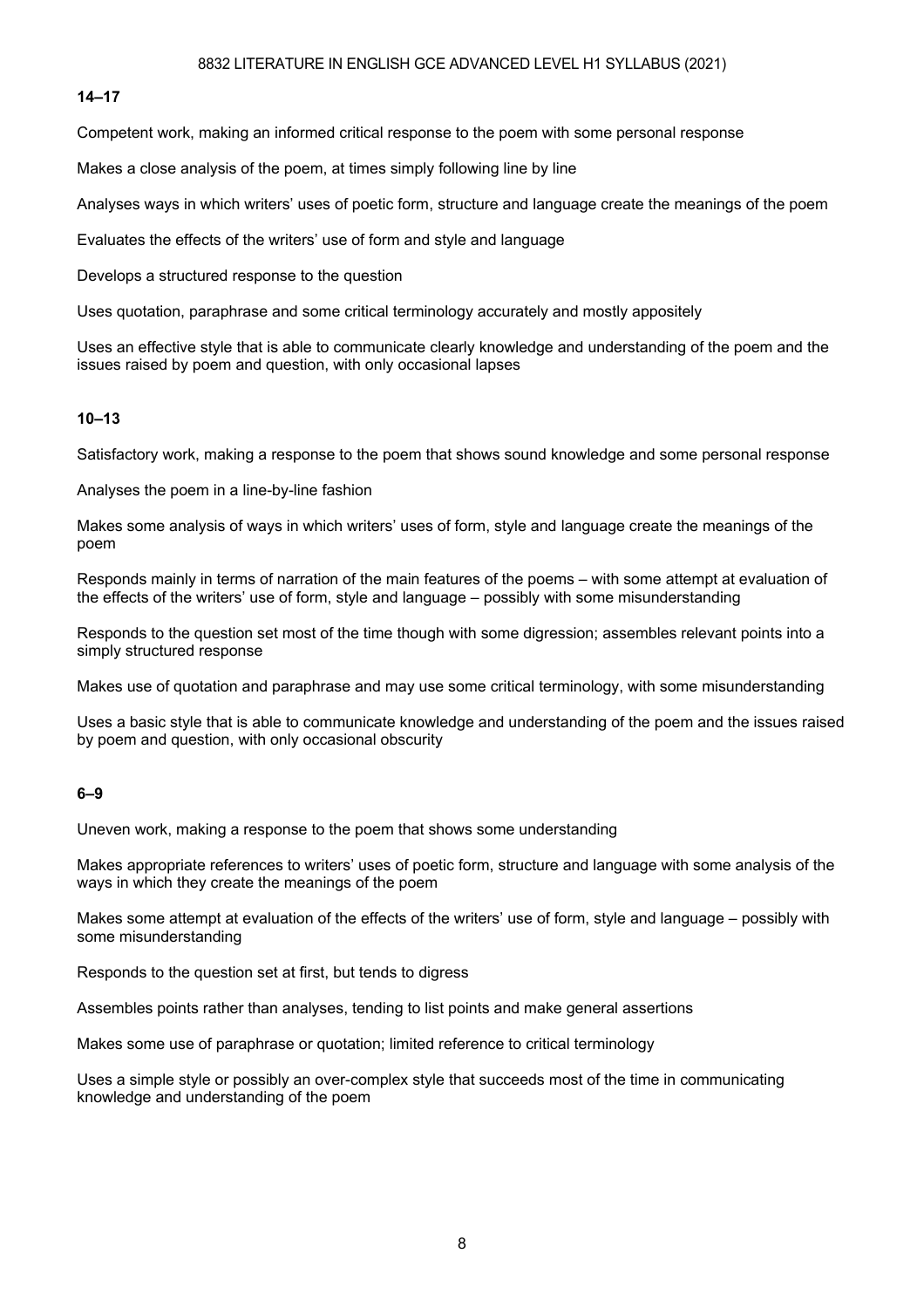#### **1–5**

Some attempt to hold to poem and question, showing a simplistic approach to the task

The work is often brief, undeveloped, and exists as a series of points rather than as a line of argument

Expression is simple, technical errors are recurrent, and the work relies on narrative rather than analysis, although description is sometimes valid

### **0**

To be awarded only where there is no evidence of any knowledge of, or response to the poem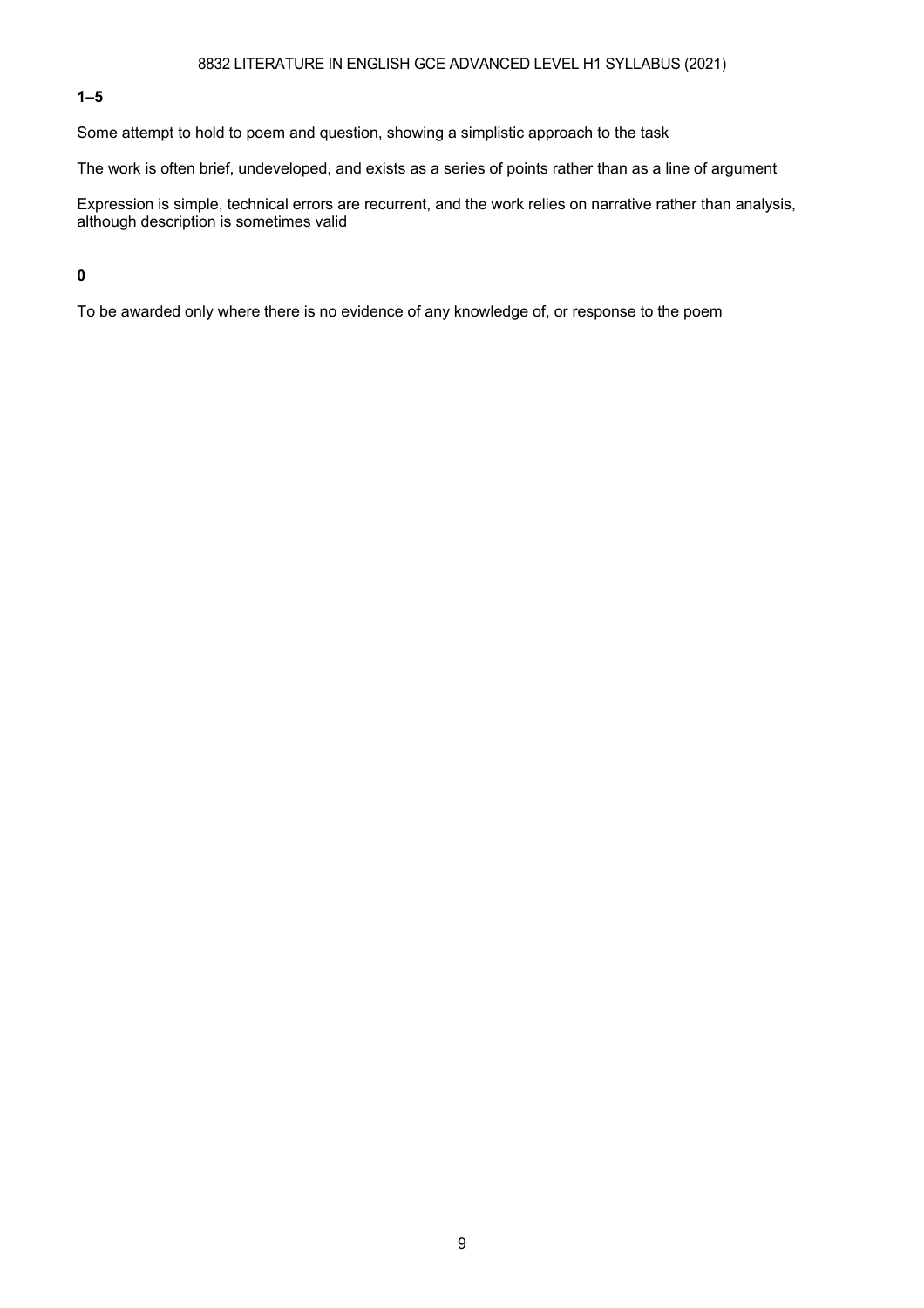### **Sections B and C Band Descriptors**

#### **Notes on Implementation of Band Descriptors**

The descriptors are intended as a guide to the likely characteristics of work in a particular mark band. It is not expected that all the listed characteristics will be present or that they will exist in equal proportions. It is essential that examiners exercise flexibility in mapping the descriptors to the work they are assessing.

Examiners' approach to the assessment of work should always be positive, based on what the candidate has written and never on what she/he has not written. In other words, work should not be penalised for failure to make points or adopt critical approaches and styles predetermined by examiners. However, where a candidate's execution of his/her chosen approach involves significant errors or omissions, these will be noted and will legitimately influence the mark awarded.

The descriptors do not list every possible literary feature that may be identified by candidates, but candidates will be rewarded for detailed comment on language, form and style such as: structure, genre, diction, syntactical devices, register, imagery, tone, rhythm, rhyme, linguistic patterns and dramatic qualities.

#### **22–25**

Very good work, showing discrimination and sometimes originality, in making an informed personal and critical response to the text

Analyses with skill and discrimination ways in which writers' uses of form, structure and language create the meanings of the text

Evaluates the effects of the writers' use of form, style and language with a mature judgement and clear focus on the question and key issues

Develops a seamless, coherent argument relevant to the question

Demonstrates sophisticated understanding of the literary context of the text – in terms of period/theme/genre/ historical context

Supports with detailed, pertinent reference to the text, using quotation, paraphrase and critical terminology appositely and economically

Work in this band responds sensitively, perceptively and personally to the question set; is often subtle, concise and sophisticated, with a style that is fluent and gives economic expression to complex ideas; at the upper end this work may be elegant and allusive

#### **18–21**

Proficient work, making an informed personal and critical response to the text

Analyses with skill ways in which writers' uses of form, structure and language create the meanings of the text

Evaluates the effects of the writers' use of form, style and language with constant reference to the question

Develops a coherent argument relevant to the question

Demonstrates, where relevant, a good understanding of the literary context of the text – in terms of period/ theme/genre/historical context

Supports with detailed, pertinent reference to the text, using quotation, paraphrase and some critical terminology appositely

Uses a style that is always clear, mostly fluent; able to give accurate expression to complex ideas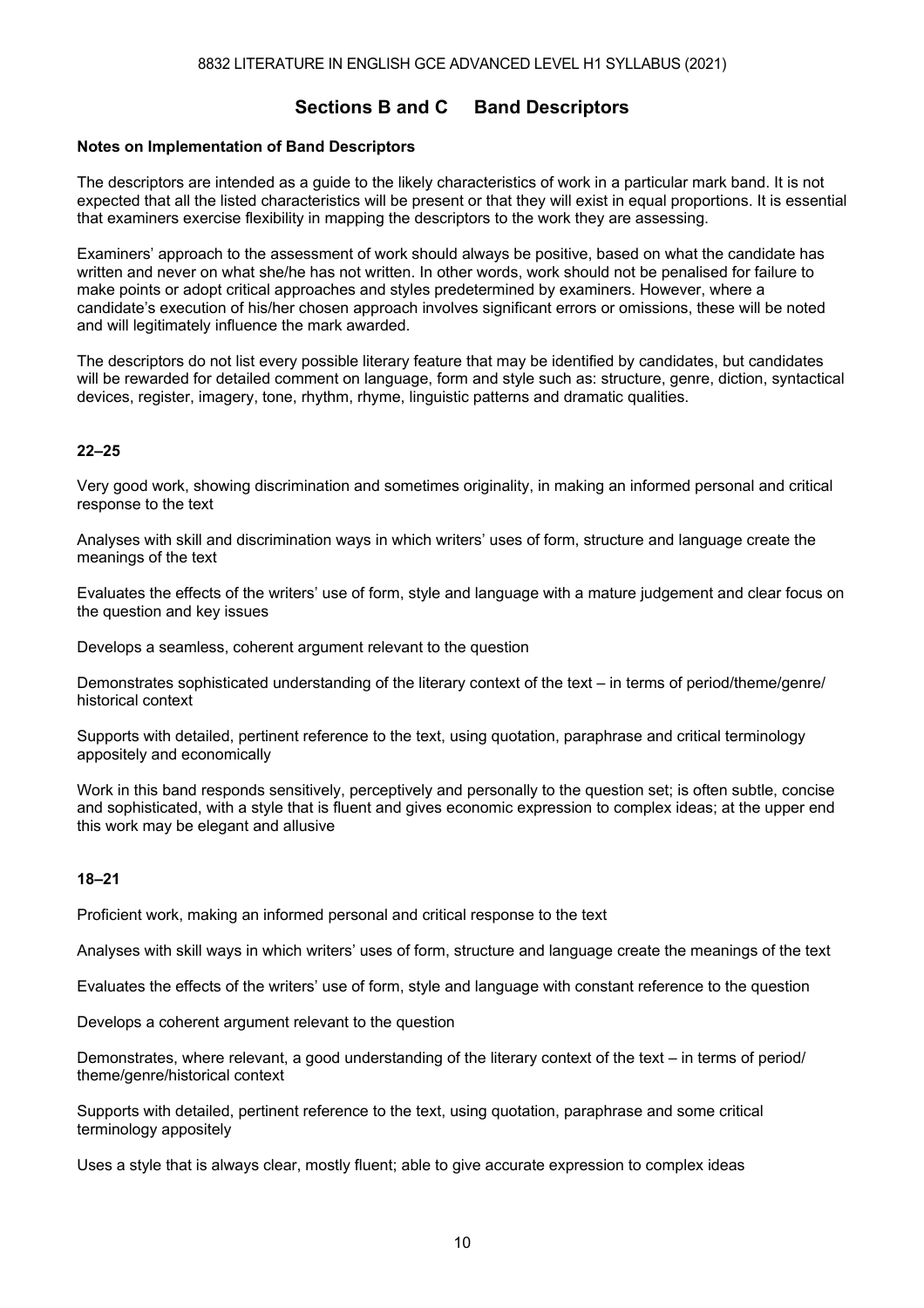#### **14–17**

Competent work, making an informed critical response to the text with some personal response

Analyses ways in which writers' uses of form, structure and language create the meanings of the text

Evaluates the effects of the writers' use of form, style and language

Develops a structured response to the question

Demonstrates a sound understanding of the literary context of the text – in terms of period/theme/genre/ historical context

Supports with appropriate reference to the text – at times too much or too little, using quotation, paraphrase and some critical terminology accurately and mostly appositely

Uses an effective style that is able to communicate clearly knowledge and understanding of the text and the issues raised by text and question, with only occasional lapses

#### **10–13**

Satisfactory work, making a response to the text that shows sound knowledge and some personal response

Makes some analysis of ways in which writers' uses of form, structure and language create the meanings of the text

Responds mainly in terms of narration of the main features of the text – with some attempt at evaluation of the effects of the writers' use of form, style and language – possibly with some misunderstanding

Responds to the question set most of the time within a simple structure though with some digression into generality

Demonstrates, at times, some awareness of the literary context of the text – in terms of period/theme/genre/ historical context

Supports some points with appropriate reference to the text, using quotation and paraphrase mostly accurately – perhaps uses some critical terminology, with some misunderstanding

Uses a basic style that is able to communicate knowledge and understanding of the text and the issues raised by text and question, with only occasional obscurity

#### **6–9**

Uneven work, making a response to the text that shows knowledge of the text

Makes appropriate references to writers' uses of form, structure and language with some analysis of the ways in which they create the meanings of the text

Makes some attempt at evaluation of the effects of the writers' use of form, style and language – possibly with some misunderstanding

Responds to the question set at first, but tends to digress and lacks structure

May demonstrate, at times, some awareness of the literary context of the text – in terms of period/theme/genre/ historical context, but without understanding of how this relates to the individual text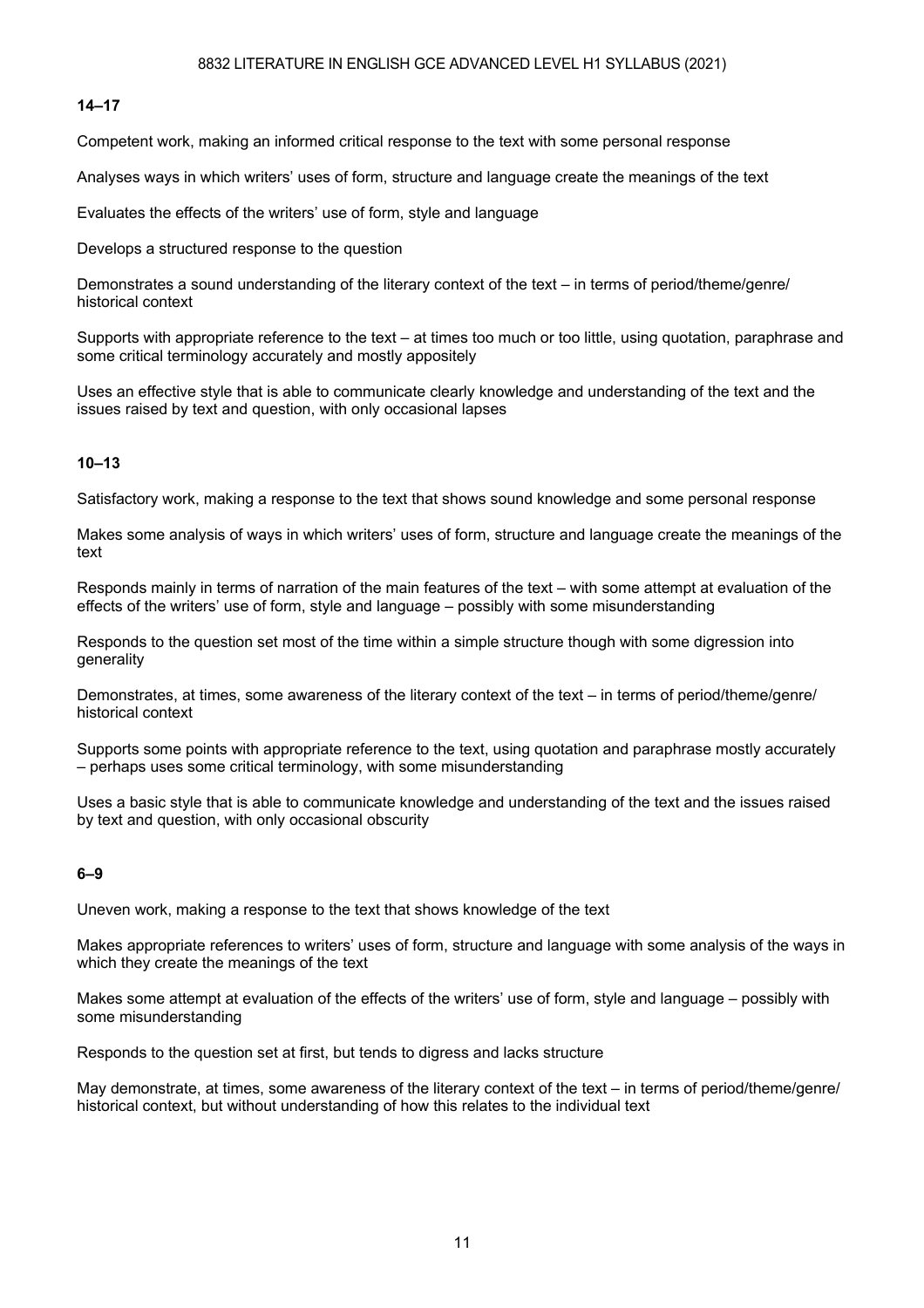Supports some points with reference to the text; relies mostly on assertion, with repetition; uses quotation and paraphrase at times, possibly not wholly accurate, at too great a length and without discrimination

Uses a simple style, or possibly an over-complex style that succeeds most of the time in communicating knowledge and understanding of the text

**1–5** 

Some attempt to hold to text and question showing a simplistic approach to the task

The work is often brief, undeveloped, and exists as a series of points rather than as a line of argument

Expression is simple, technical errors are recurrent, and the work relies on narrative rather than analysis, although description is sometimes valid

**0** 

To be awarded only where there is no evidence of any knowledge of, or response to the text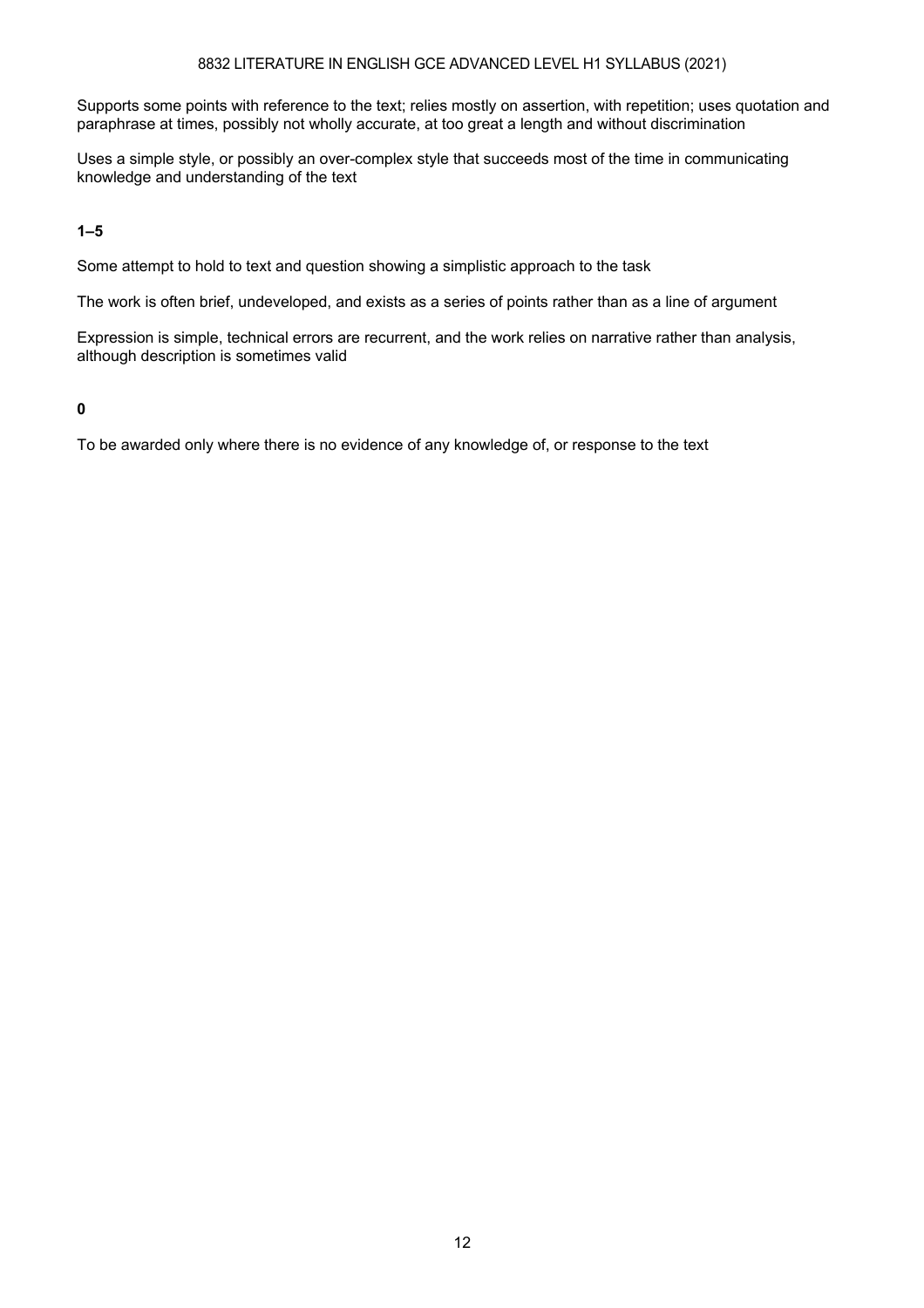## **APPENDIX B: EDITIONS USED FOR SETTING QUESTIONS**